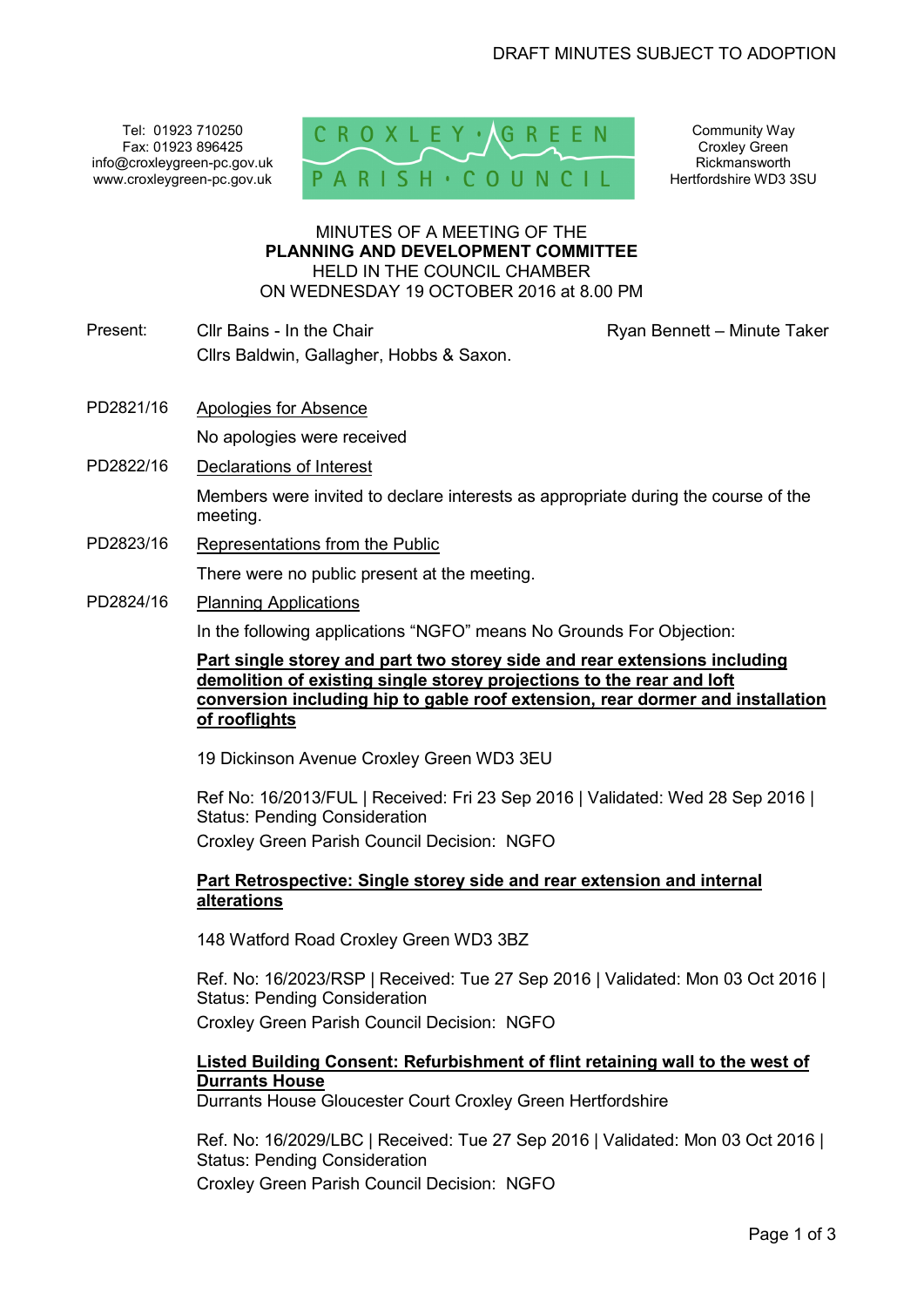# **Single storey rear extension including alterations to roof of existing single storey side and rear projection**

Councillor Gallagher expressed a non pecuniary interest in the following application.

36 Frankland Road Croxley Green Rickmansworth Hertfordshire WD3 3AU

Ref. No: 16/2019/FUL | Received: Mon 26 Sep 2016 | Validated: Wed 05 Oct 2016 | Status: Pending Consideration Croxley Green Parish Council Decision: NGFO

#### **Front porch extension**

48 Barton Way Croxley Green WD3 3QA

Ref. No: 16/2142/FUL | Received: Thu 13 Oct 2016 | Validated: Thu 13 Oct 2016 | Status: Pending Consideration Croxley Green Parish Council Decision: NGFO

#### **Change of use of land to form residential curtilage, demolition of existing boundary wall and erection of new boundary fence**

3 Pevensey Way Croxley Green WD3 3FX

Ref. No: 16/2065/FUL | Received: Mon 03 Oct 2016 | Validated: Mon 17 Oct 2016 | Status: Pending Consideration Croxley Green Parish Council Decision: NGFO

#### **Demolition of existing rear extension and erection of two storey side extension and part single storey, part two storey rear extension**

8 Durrants Drive Croxley Green Rickmansworth Hertfordshire WD3 3NP Ref. No: 16/2167/FUL | Received: Mon 17 Oct 2016 | Validated: Mon 17 Oct 2016 | Status: Pending Consideration Croxley Green Parish Council Decision: NGFO

#### PD2825/16 Recent Decisions by Three Rivers District Council

#### **APPROVED**

| <b>Application:</b>         | Loft conversion including rear dormer and front rooflights |  |
|-----------------------------|------------------------------------------------------------|--|
| <b>Address:</b>             | 8A Dugdales Croxley Green WD3 3JW                          |  |
| Application No: 16/1626/FUL |                                                            |  |
| <b>CGPC Decision:</b>       | <b>NGFO</b>                                                |  |
| <b>TRDC Decision:</b>       | Approved                                                   |  |